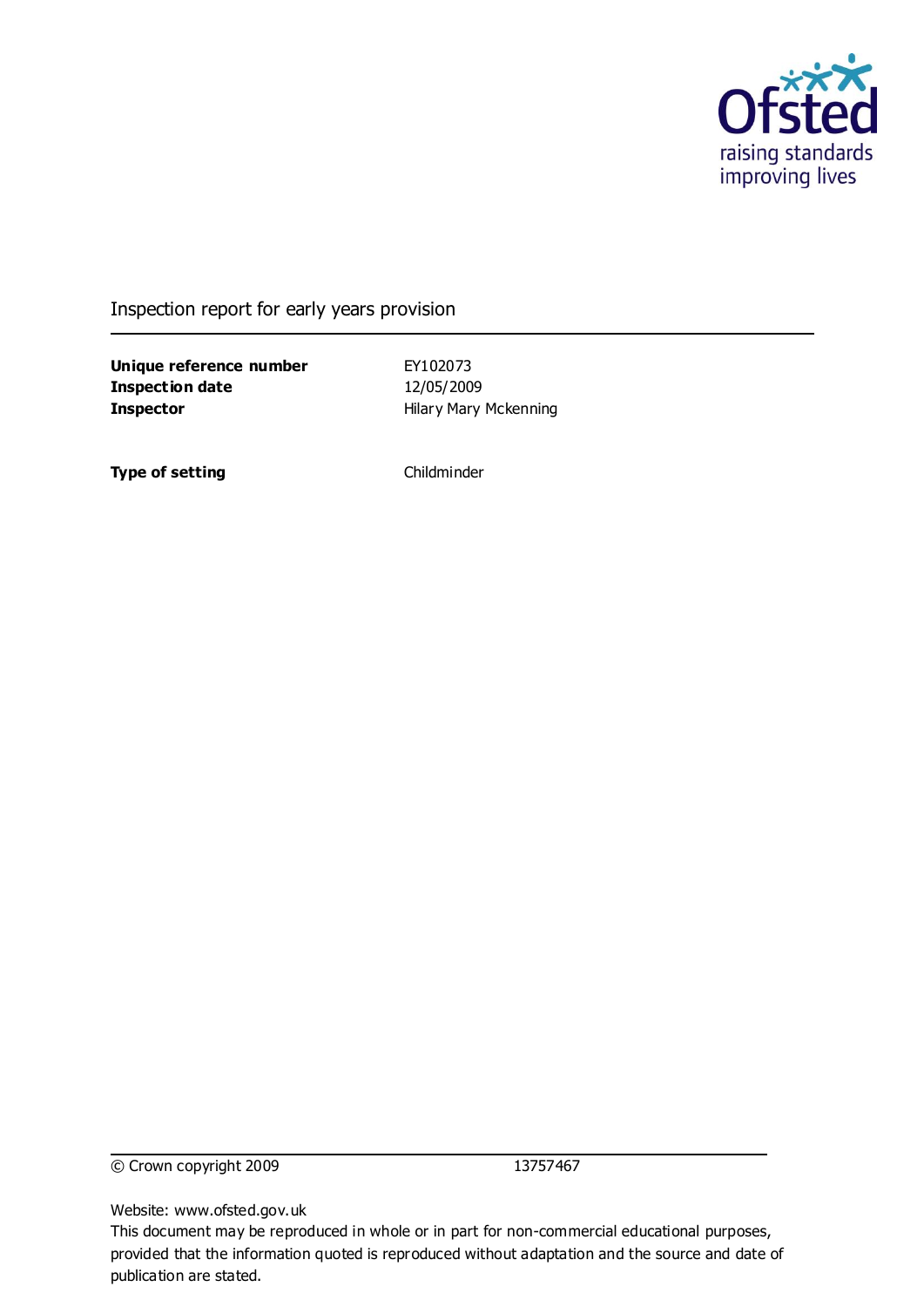### **Introduction**

This inspection was carried out by Ofsted under Sections 49 and 50 of the Childcare Act 2006 on the quality and standards of the registered early years provision. 'Early years provision' refers to provision regulated by Ofsted for children from birth to 31 August following their fifth birthday (the early years age group). The registered person must ensure that this provision complies with the statutory framework for children's learning, development and welfare, known as the *Early* Years Foundation Stage.

The provider must provide a copy of this report to all parents with children at the setting where reasonably practicable. The provider must provide a copy of the report to any other person who asks for one, but may charge a fee for this service (The Childcare (Inspection) Regulations 2008 regulations 9 and 10).

The setting also makes provision for children older than the early years age group which is registered on the voluntary and/or compulsory part(s) of the Childcare Register. This report does not include an evaluation of that provision, but a comment about compliance with the requirements of the Childcare Register is included in Annex B.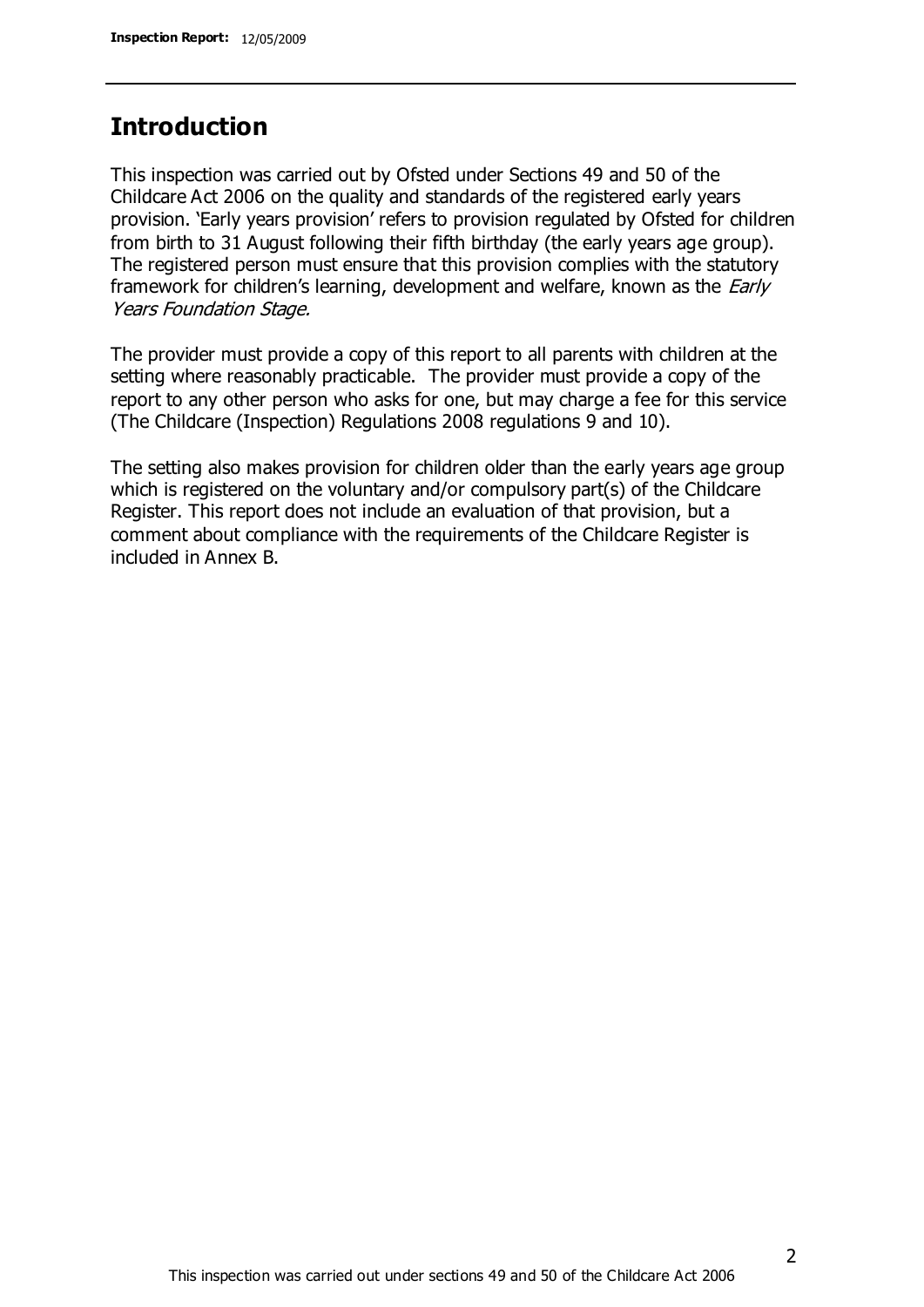### **Description of the childminding**

The childminder registered in 2002, previously to this, she was registered in London.

She lives with her husband and two children. The family live in Staincross near Barnsley. The whole of the ground floor is used for childminding, along with the bathroom and play room on the first floor. The front garden, drive and rear garden are used as a facility.

The childminder may care for six children at any one time and is currently caring for 10 children on a part time basis. There are five children attending in the early years group. The childminder is registered on the Early Years Register and the compulsory and voluntary parts of the Childcare Register.

The childminder is a member of the National Childminding Association and Barnsley Together. She supports Barnsley Choices and is a member of the board for the Barnsley Choices Partnership.

# **Overall effectiveness of the early years provision**

Overall the quality of the provision is good. Children's sense of belonging is fostered well though the warm, welcoming and homely atmosphere. Children are treated with equal concern and their individual needs are met well through personalised planning and assessment systems. Her excellent knowledge of each child's individual needs ensures that the childminder promote all aspects of children's welfare and learning successfully. The childminder recognises the value of continuous improvement and has successfully completed all recommendations raised at the last inspection and identified areas of further development. The childminder has a very good partnership with parents and takes time to develop a good understanding of children's individual needs to promote inclusive practice successfully.

# **What steps need to be taken to improve provision further?**

To further improve the early years provision the registered person should:

- continue to develop assessment and recording systems to help children move to the next stage in their learning and to share with parents.
- further develop links with other providers of the early years foundation stage

# **The leadership and management of the early years provision**

Children and parents are warmly welcomed into the setting. The childminder knows the children in her care very well and liaises closely with parents therefore children's welfare needs are met effectively. The childminder is committed to the development and improvement of her practice. For example, she monitors and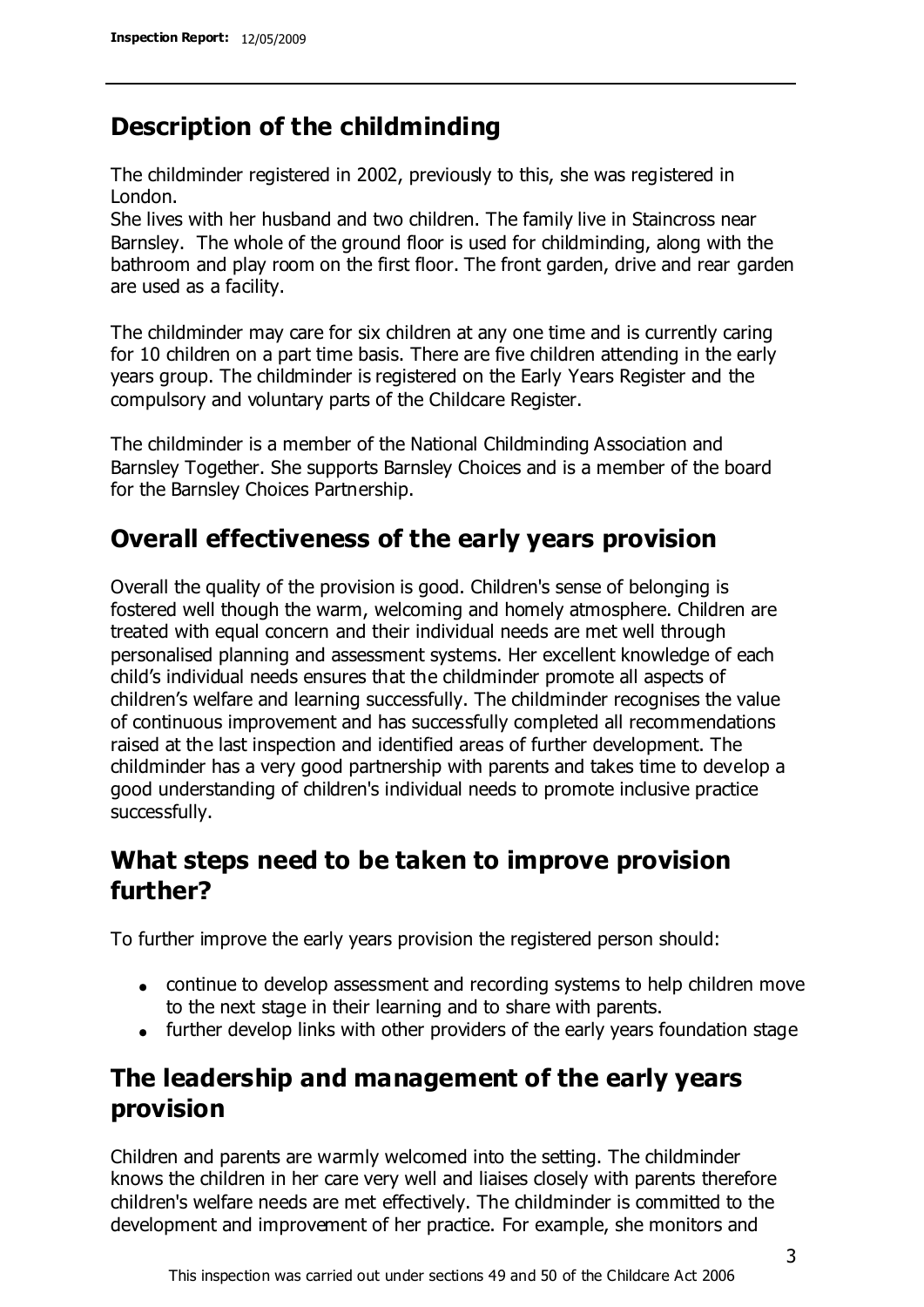evaluates her service through the use of the self-evaluation form. Records of children's assessments and photographs evidence her systematic approach to enhancing all aspects of children's care, learning and development. Parents are given a copy of all policies and procedures as well as any updated versions which ensure they are kept informed about the care their children receive. Parents also engage in daily verbal feedback along with written diaries for younger children. Although the childminder liaises with other providers delivering the Early Years Foundation Stage, this does not include information to promote the continuity of learning, and the planning of activities to ensure the progress of children's learning and care.

The childminder is enthusiastic and is committed to developing her knowledge and skills. She uses the written self-evaluation constructively to give her direction and to identify her strengths as well as areas to improve. She takes advantage of a variety of training opportunities available and has attended a range of courses including safeguarding. Children are very well protected as the childminder has excellent awareness of her role and responsibilities with regards to safeguarding children.

### **The quality and standards of the early years provision**

Children feel extremely secure, confident and very settled in the childminder's care. The purposely set out play room is used in a highly effective manner. All resources are of excellent quality, easily accessible and appropriate for children's stage of development. Children have easy access to the outdoor play area and confidently move between both areas. They experience all activities within these areas. A wealth of policies and procedures are in place, which are shared with parents and implemented exceedingly well in order to provide a very clear sense of purpose and direction and significantly enhance the care and learning of children. The safety of young children is the childminder's first priority. She completes visual risk assessments daily to ensure the premises are safe and secure and also records any action taken to minimise hazards. The premises are clean and well maintained. There are effective procedures in place to promote the health and safety of the children in her care such as a fire evacuation procedure that is practised routinely, and the sickness policy is shared with parents and adhered to at all times. Children are provided with a healthy well balanced range of meals and snacks that meet children's individual dietary needs. Daily menus are displayed using picture representation to ensure all children are aware of the food that is on offer each day. This practice is effective in promoting a good understanding of healthy eating.

Children access a wide range of activities to extend their play and independence within play areas. For older children, their starting points are clearly recorded and used to plan activities around their interests. The children are well behaved and are able to initiate and develop their own play. For example, children actively solve problems, as they recreate a puzzle using magnetic pictures and respond to the musical game joining in with the songs. Observations and assessments are maintained and are clearly linked to the early learning goals. However, children's next steps are not consistently used to inform planning. Therefore, records to track and plan each child's learning journey are not used to monitor children's welfare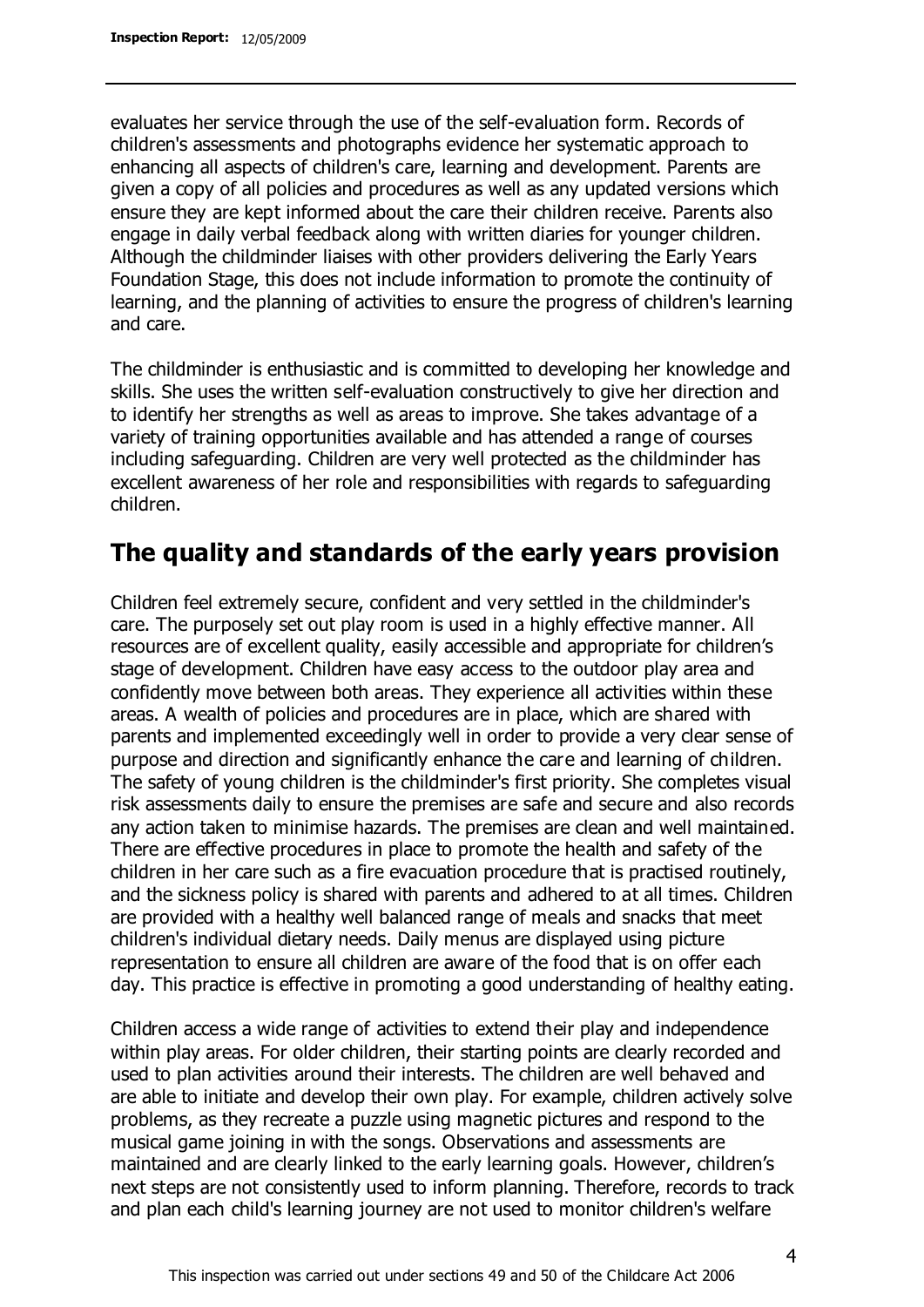and development, and their progression towards the early learning goals.

Children are very happy, content and are making good progress. They share a very warm and caring relationship with each other and the childminder. A special relationship has been formed with younger children and they eagerly join in activities. They are familiar with the play room and children independently count out the number of rollerball paint pens. Developmentally appropriate range of age related activities are offered to extend children's knowledge and learning in a variety of ways. For example, children are beginning to develop a sense of shape and texture as they explore different materials and play with different textures, such as pasta, as well as paint and play dough. Therefore, they are using their senses and movement to focus, reach and handle objects; encouraging exploration and development of their attention skills.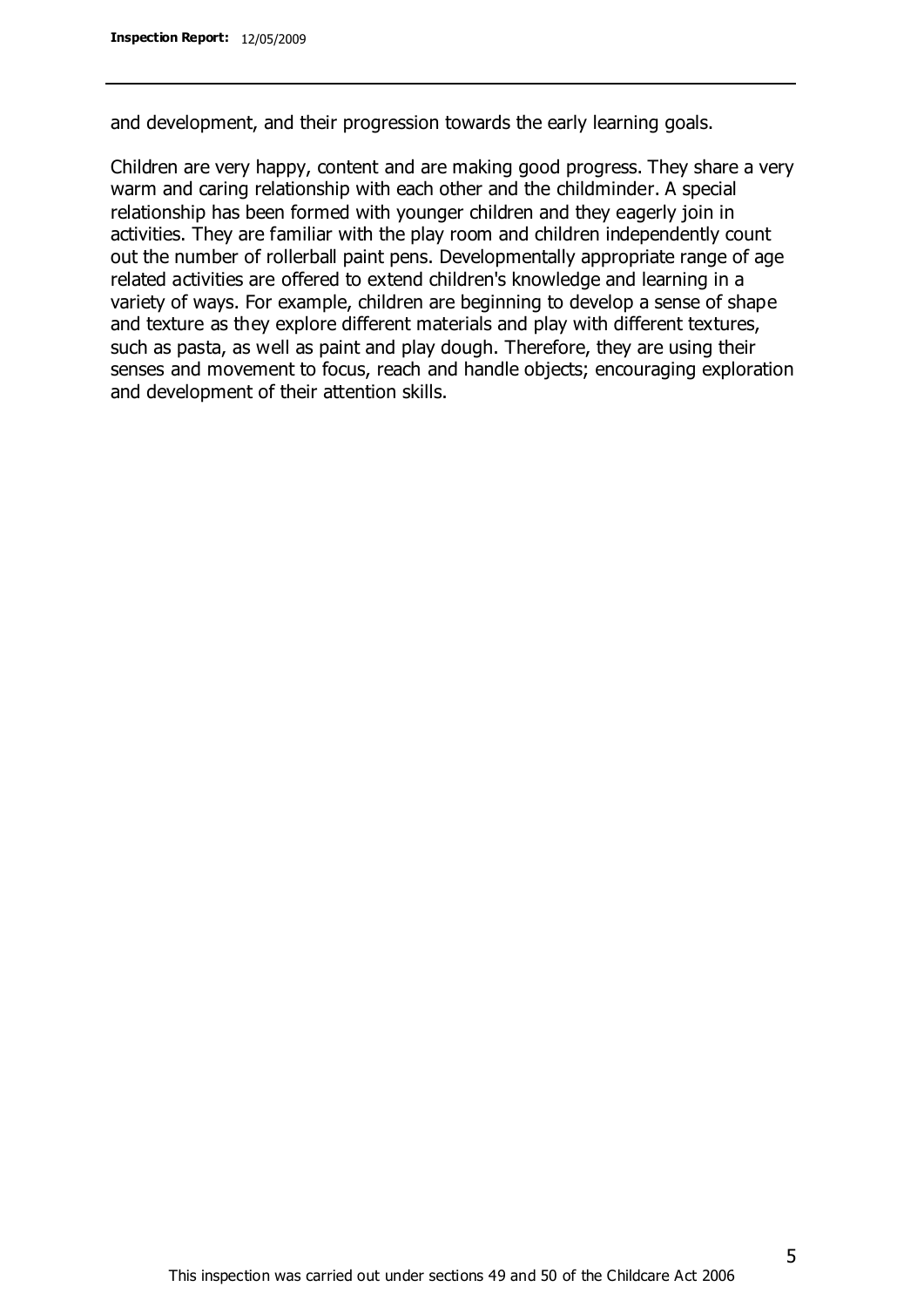# **Annex A: record of inspection judgements**

#### **The key inspection judgements and what they mean**

Grade 1 is Outstanding: this aspect of the provision is of exceptionally high quality Grade 2 is Good: this aspect of the provision is strong Grade 3 is Satisfactory: this aspect of the provision is sound Grade 4 is Inadequate: this aspect of the provision is not good enough

#### **Overall effectiveness**

| How effective is the provision in meeting the needs<br>of children in the Early Years Foundation Stage? |  |
|---------------------------------------------------------------------------------------------------------|--|
| How well does the provision promote inclusive practice?                                                 |  |
| The capacity of the provision to maintain continuous                                                    |  |
| improvement.                                                                                            |  |

#### **Leadership and management**

| How effectively is provision in the Early Years               |  |
|---------------------------------------------------------------|--|
| <b>Foundation Stage led and managed?</b>                      |  |
| How effective is the setting's self-evaluation, including the |  |
| steps taken to promote improvement?                           |  |
| How well does the setting work in partnership with parents    |  |
| and others?                                                   |  |
| How well are children safequarded?                            |  |

#### **Quality and standards**

| How effectively are children in the Early Years<br><b>Foundation Stage helped to learn and develop?</b> |   |
|---------------------------------------------------------------------------------------------------------|---|
| How effectively is the welfare of children in the Early                                                 | ר |
| <b>Years Foundation Stage promoted?</b>                                                                 |   |
| How well are children helped to stay safe?                                                              |   |
| How well are children helped to be healthy?                                                             |   |
| How well are children helped to enjoy and achieve?                                                      | 2 |
| How well are children helped to make a positive                                                         | 3 |
| contribution?                                                                                           |   |
| How well are children helped develop skills that will                                                   |   |
| contribute to their future economic well-being?                                                         |   |

Any complaints about the inspection or report should be made following the procedures set out in the guidance available from Ofsted's website: www.ofsted.gov.uk